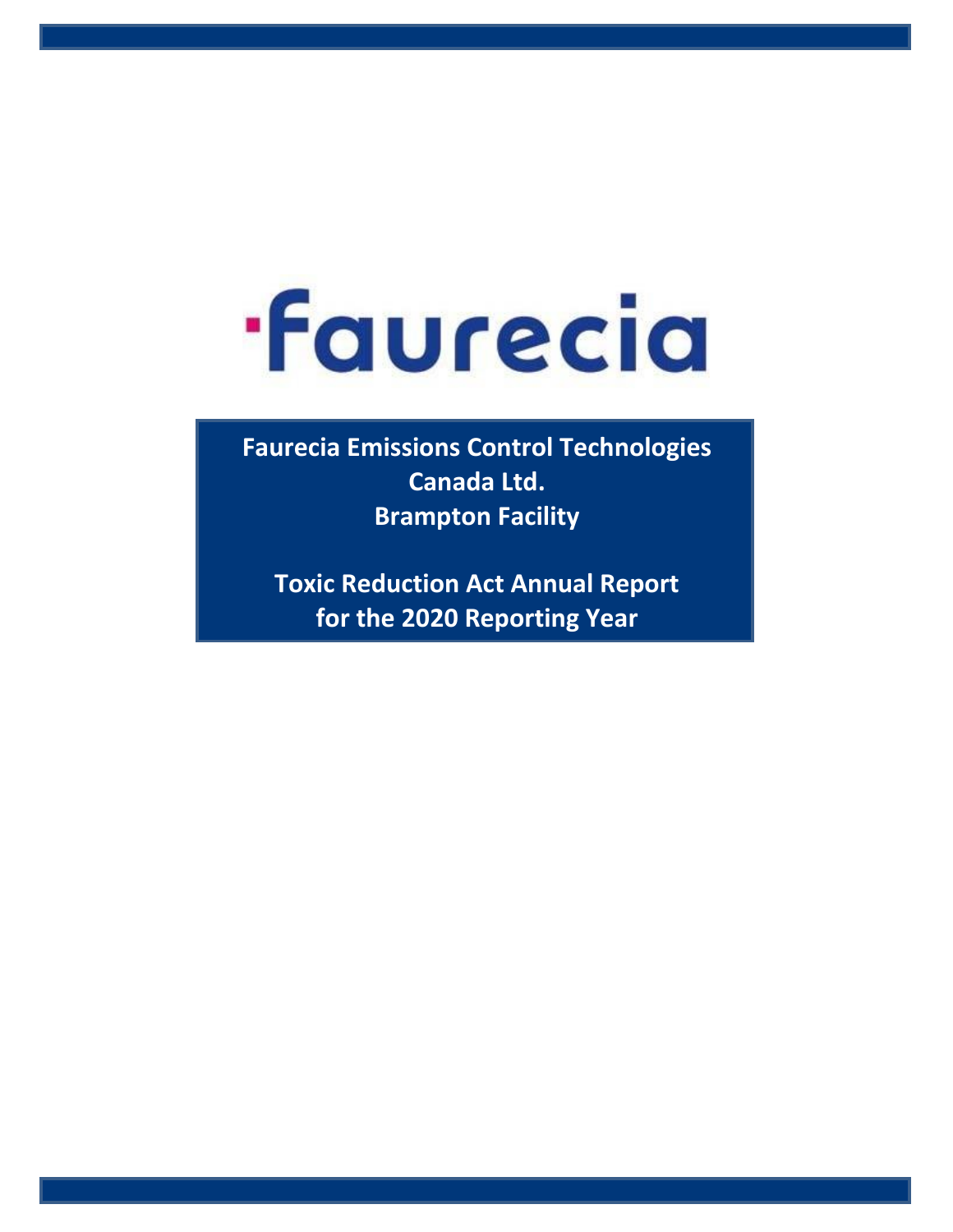## **Basic Facility Information**

| <b>Facility Identification and Site Address</b>                             |                                                               |                                                                                                               |  |  |  |  |  |  |  |  |  |  |
|-----------------------------------------------------------------------------|---------------------------------------------------------------|---------------------------------------------------------------------------------------------------------------|--|--|--|--|--|--|--|--|--|--|
| <b>Company Name</b>                                                         | Faurecia Emissions Control Technologies Canada Ltd.           |                                                                                                               |  |  |  |  |  |  |  |  |  |  |
| <b>Facility Name</b>                                                        |                                                               | <b>Brampton Facility</b>                                                                                      |  |  |  |  |  |  |  |  |  |  |
|                                                                             | <b>Physical Address:</b>                                      | Mailing Address: (if different)                                                                               |  |  |  |  |  |  |  |  |  |  |
| <b>Facility Address</b>                                                     | 40 Summerlea Road<br>Brampton, ON<br>L6T 4X3                  | Same as physical address                                                                                      |  |  |  |  |  |  |  |  |  |  |
| <b>Spatial Coordinates of Facility</b>                                      | Zone: $17T$<br>Easting: 606287<br>Northing: 4841620           | <b>Expressed in Universal Transverse Mercator</b><br>(UTM) within a North American Datum 83<br>(NAD83) datum. |  |  |  |  |  |  |  |  |  |  |
| <b>Number of Employees</b>                                                  | 138                                                           |                                                                                                               |  |  |  |  |  |  |  |  |  |  |
| 4740<br><b>NPRI ID</b>                                                      |                                                               |                                                                                                               |  |  |  |  |  |  |  |  |  |  |
| <b>Parent Company (PC) Information</b>                                      |                                                               |                                                                                                               |  |  |  |  |  |  |  |  |  |  |
| <b>PC Name &amp; Address</b>                                                | <b>Faurecia Emissions Control</b><br>Technologies Canada Ltd. | 40 Summerlea Road<br>Brampton, ON L6T 4X3                                                                     |  |  |  |  |  |  |  |  |  |  |
| % Ownership for each PC                                                     | 100%                                                          |                                                                                                               |  |  |  |  |  |  |  |  |  |  |
| <b>Primary North American Industrial Classification System Code (NAICS)</b> |                                                               |                                                                                                               |  |  |  |  |  |  |  |  |  |  |
| 2 Digit NAICS Code                                                          | 33 (Manufacturing)                                            |                                                                                                               |  |  |  |  |  |  |  |  |  |  |
| <b>4 Digit NAICS Code</b>                                                   | 3363 (Motor Vehicle Parts Manufacturing)                      |                                                                                                               |  |  |  |  |  |  |  |  |  |  |
| <b>6 Digit NAICS Code</b>                                                   | 336390 (Other Motor Vehicle Parts Manufacturing)              |                                                                                                               |  |  |  |  |  |  |  |  |  |  |
| <b>Company Contact Information</b>                                          |                                                               |                                                                                                               |  |  |  |  |  |  |  |  |  |  |
|                                                                             | Sheila Mahoon<br>Manager, Human Resources                     | Contact Address if different from facility<br>address                                                         |  |  |  |  |  |  |  |  |  |  |
| <b>Facility Public Contact</b>                                              | sheila.mahoon@faurecia.com                                    |                                                                                                               |  |  |  |  |  |  |  |  |  |  |
|                                                                             | Phone: (905) 595-5672                                         | Same as facility address                                                                                      |  |  |  |  |  |  |  |  |  |  |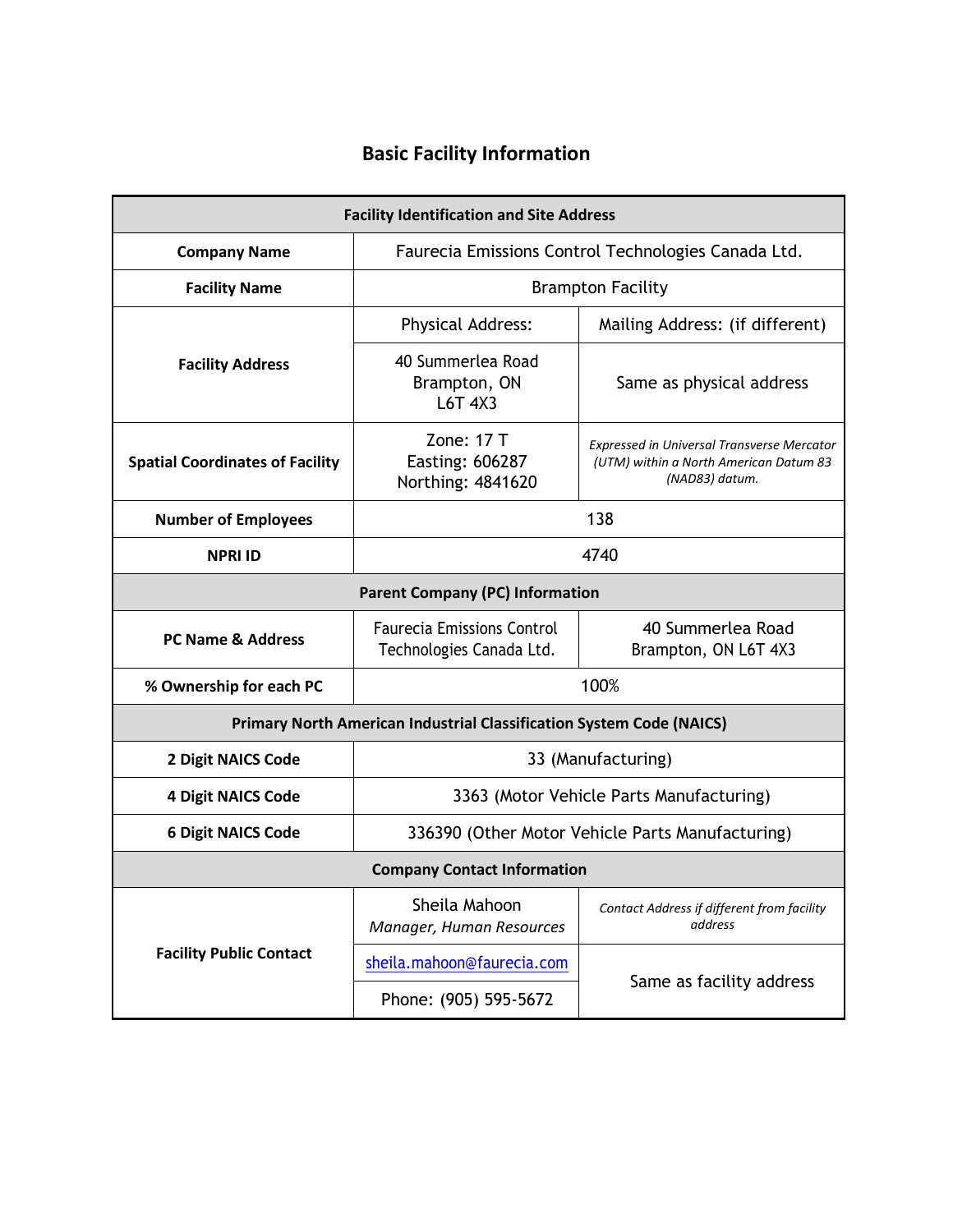## **Faurecia ECT Canada ‐ Brampton Facility Year 2020**

**TRA Substance Accounting**

## **SWIM Summary**

| <b>Contaminant Name</b>         |         | <b>Usage</b> |               |                                      |       |                |                                          |  | Creation         |                               |             |                         |                                          |               | <b>Contained In Product</b> |                                      |       |                |                                            | <b>Air Releases</b> |                   |                                                                |  |                         |                                                                                                 | Disposal |       |                                                                   |       |                       |                                     |
|---------------------------------|---------|--------------|---------------|--------------------------------------|-------|----------------|------------------------------------------|--|------------------|-------------------------------|-------------|-------------------------|------------------------------------------|---------------|-----------------------------|--------------------------------------|-------|----------------|--------------------------------------------|---------------------|-------------------|----------------------------------------------------------------|--|-------------------------|-------------------------------------------------------------------------------------------------|----------|-------|-------------------------------------------------------------------|-------|-----------------------|-------------------------------------|
|                                 | CAS#    | 2020         | 2019          | <b>Difference</b><br>$(2020 - 2019)$ | Unit  | % of<br>Change | Reason for<br>Significant 2020<br>Change |  | $\frac{1}{2019}$ | Difference<br>$(2020 - 2019)$ | <b>Unit</b> | $%$ of<br><b>Change</b> | Reason for<br>Significant 2020<br>Change |               | 2019                        | <b>Difference</b><br>$(2020 - 2019)$ | Unit  | % of<br>Change | <b>Reason for</b><br>Significant<br>Change | 2020                | 2019              | Difference<br>$\begin{vmatrix} 2020 - 2019 \end{vmatrix}$ Unit |  | $%$ of<br><b>Change</b> | Reason for<br>Significant<br>Change                                                             | 2020     |       | Difference<br>$\begin{vmatrix} 2019 \\ (2020-2019) \end{vmatrix}$ |       | $%$ of<br>Unit Change | Reason for<br>Significant<br>Change |
| Chromium (and its<br>compounds) | NA - 04 |              | 11.304 21.564 | $-10.260$                            | tonne | -47.6%         | Decrease in<br>Production                |  |                  |                               | tonne       | N/A                     | N/A                                      | 11.191 21.349 |                             | $-10.157$                            | tonne | $-47.6%$       | Decrease in<br>Production                  |                     | 4.62E-06 5.87E-06 | $-1.25E-06$ tonne                                              |  |                         | Decrease ir<br>Production<br>and<br>-21.3% Proportion of 0.113<br>Welding<br>Electrodes<br>Used |          | 0.216 | $-0.103$                                                          | tonne | -47.6%                | Decrease in<br>Production           |

Note: N/A = Not Applicable